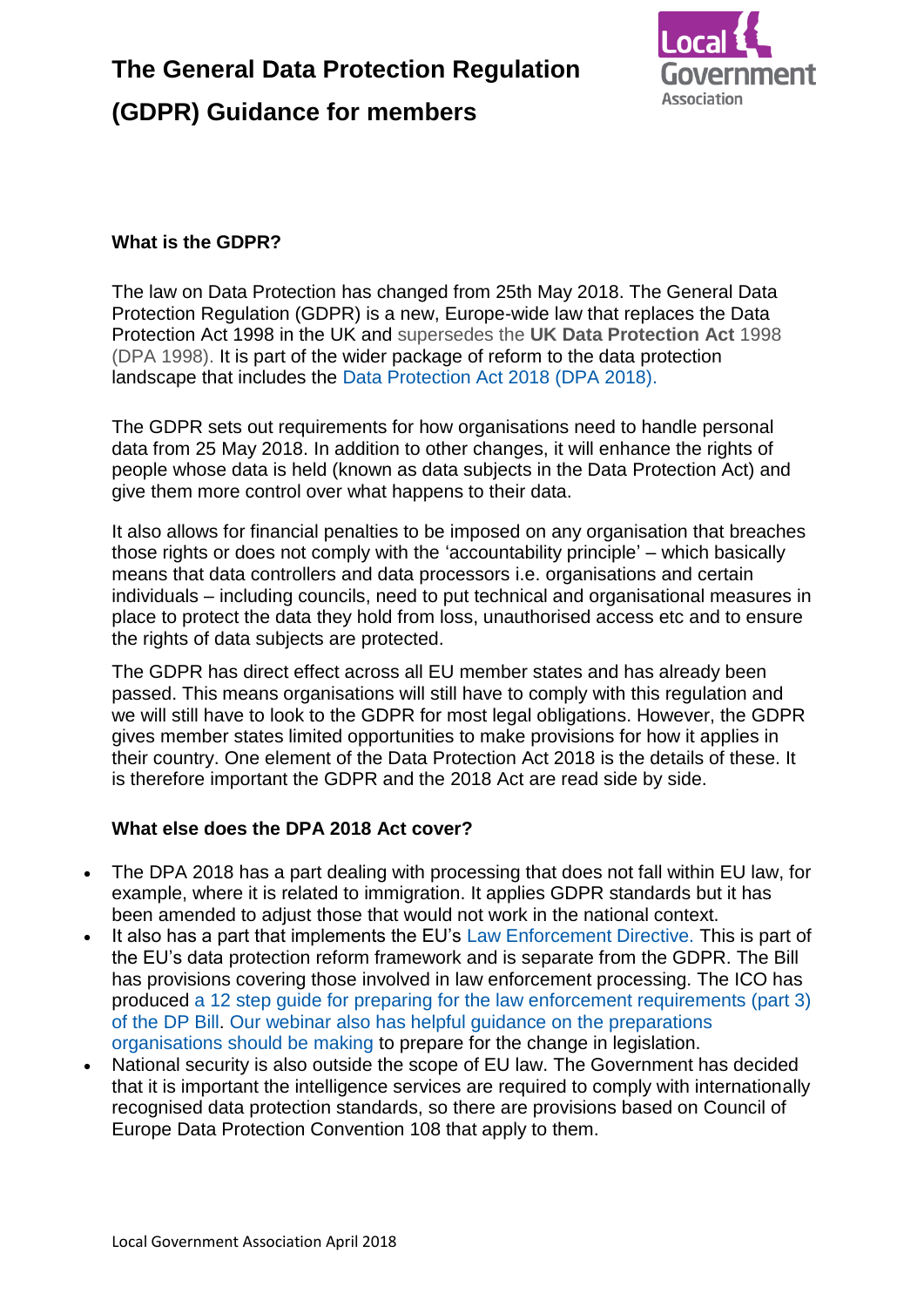

### **(GDPR) Guidance for members**

- There are also separate parts to cover the ICO and our duties, functions and powers plus the enforcement provisions. The DPA 1998 is being repealed so it makes the changes necessary to deal with the interaction between FOIA/EIR and the DPA
- The new regime is more stringent and gives the data subject enhanced rights.
- In the new regime, the eight principles become six principles

### **The 6 GDPR Data Principles**

The six general principles under the new legislation are very similar to the current law:

- 1. Personal information shall be processed lawfully, fairly and in a transparent manner.
- 2. Personal information shall be collected for specified, explicit and legitimate purposes and not further processed in a manner that is incompatible with those purposes.
- 3. Personal information shall be adequate, relevant, and limited to what is necessary
- 4. Personal information shall be accurate and, where necessary, kept up-to-date
- 5. Personal information shall be retained only for as long as necessary.
- 6. Personal information shall be processed in an appropriate manner to maintain security.

You must have a lawful basis to process personal data. Consent is one of them but there are alternatives. There are six available lawful bases set out in Article 6 of the GDPR. These are consent, contract, legal obligation, vital interests, public task, legitimate interests in total. No single basis is better or more important than the others. Which is most appropriate will depend on your purpose and the relationship with the individual.

### **What information does the GDPR apply to?**

The GDPR applies to 'personal data', which means any information relating to an identifiable person who can be directly or indirectly identified in particular by reference to an identifier. You can find more detail in the [key definitions section of](https://ico.org.uk/for-organisations/guide-to-the-general-data-protection-regulation-gdpr/key-definitions/)  [the ICO's Guide to the GDPR](https://ico.org.uk/for-organisations/guide-to-the-general-data-protection-regulation-gdpr/key-definitions/) by following this link https://ico.org.uk/fororganisations/guide-to-the-general-data-protection-regulation-gdpr/key-definitions/.

Personal Data (PD) includes:

- an identifier, e.g. a name, email address, phone number
- personal identification numbers, e.g. bank account, national insurance number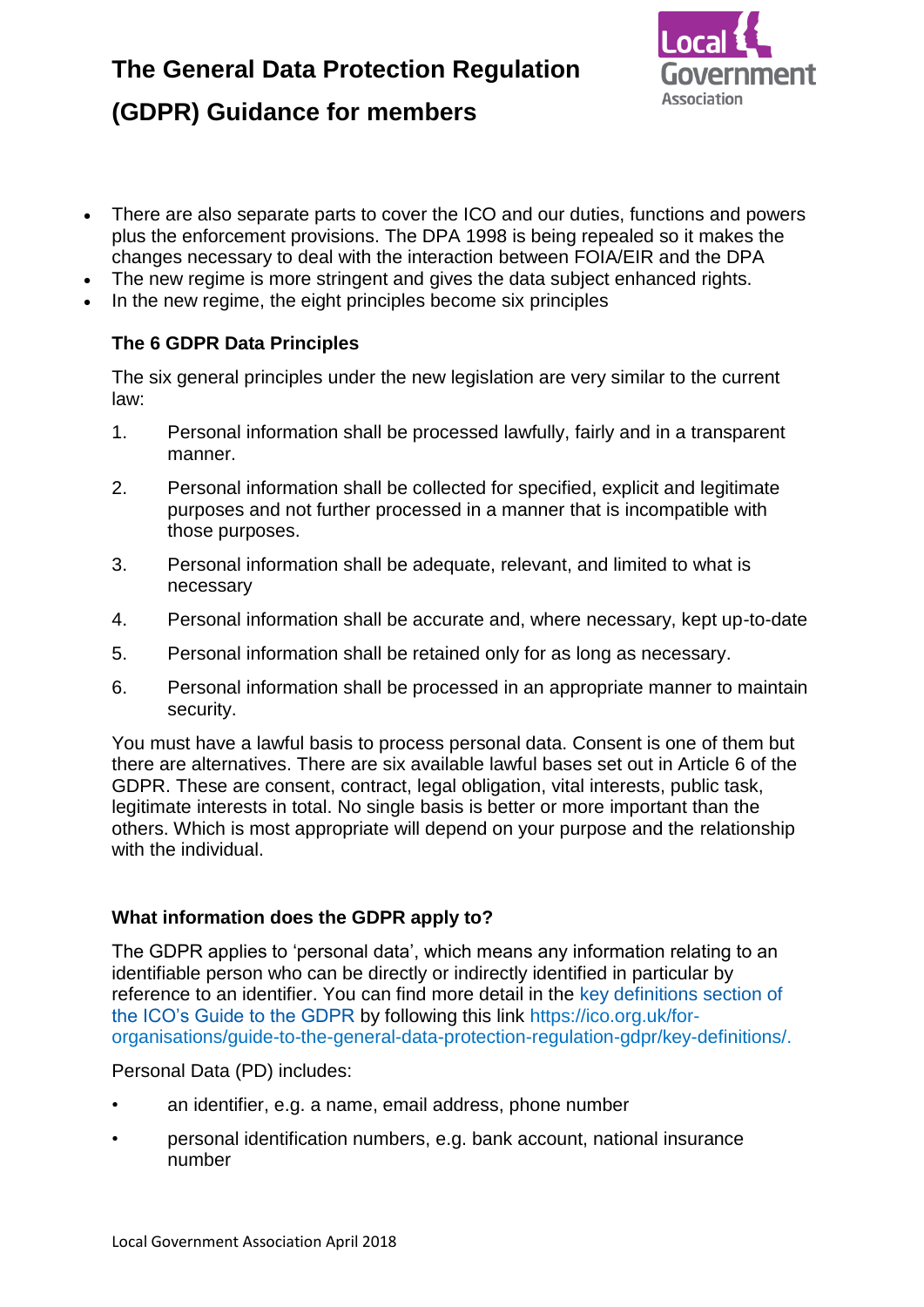

### **(GDPR) Guidance for members**

factors specific to an individual's physical, physiological, genetic, mental, economic, cultural or social identity. This would include anything about a disability.

New kinds of identifying information which GDPR includes in the definition of personal data are:

- location data data that has any kind of geographic position attached to it, e.g. data collected by wireless networks, swipe cards and smart mobile devices that provide location tracking
- online identifiers, e.g. mobile device IDs, browser cookies, IP addresses

**Special Categories of Data** (set out in Article 9 of GDPR) are those which are more sensitive relating to, race, ethnicity, political opinion, genetic or health related data and sexual orientation, and so needs more protection.

If you are processing data that falls within this category, you must first identify a lawful basis under Article 6 and a separate condition for processing special category data under Article 9.

The broadening in the definition of personal data is important because it reflects changes in technology and the way that organisations collect data about individuals.

Under the Data Protection Act 1998 it has been a requirement for you as a councillor to be registered as a Data Controller with the Information Commissioners Office (ICO) and pay a fee. (Some Councils have paid the fees for their Councillors).

This is because as a councillor

- 1. You make use of personal data provided by your council in the same way as an officer of the council might make use of data. Council officers and its suppliers will be subject to the controls of GDPR in the same way they are under DPA 1998. You will be covered by your Councils notification and fee.
- 2. You use personal case work material in your own right when you collect or are given personal data through communications with your residents.
- 3. You access, collect and deploy personal data through your political campaigning and activation – with or without the use of political agents or political parties if you represent one.

As a Data Controller you will need to comply with the new GDPR and Data Protection Act 2018 unless as a Councillor you do not make any use whatsoever of a computer/tablet/smart phone etc in connection with your Councillor activities of any sort.

You should already be keeping personal data secure and only using your official email address to respond. You will already be aware to be careful with whom you share personal data and to keep information for no longer than you need to. This might include other councillors in multi member wards. The new GDPR/ACT will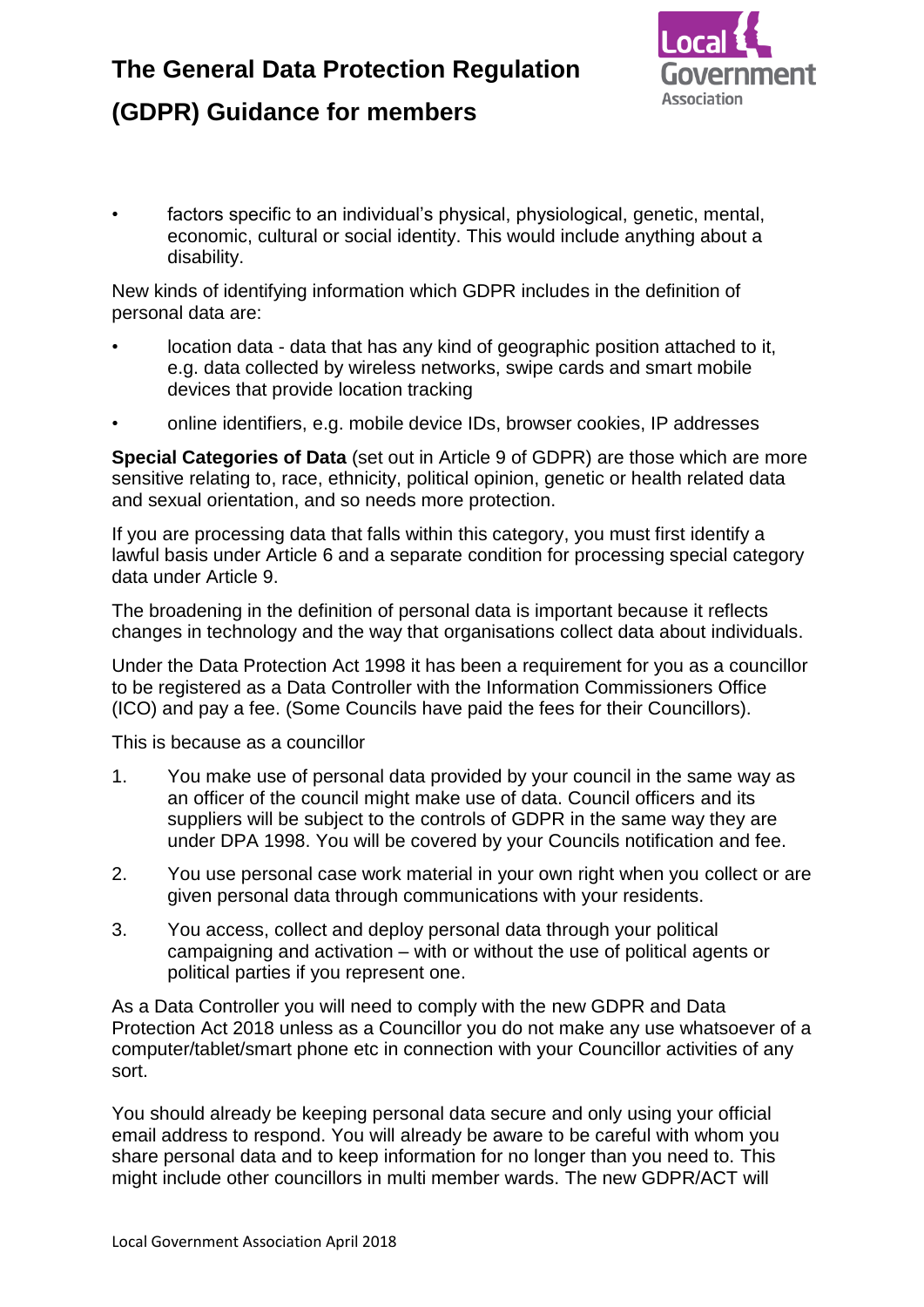

### **(GDPR) Guidance for members**

place a duty on you to keep certain records as it is your duty to show that you are complying with the law. It is also designed to give data subjects (your residents) greater rights to control and access the data you hold about them.

#### **New requirements:**

- Keep a record of your processing activities, this is to show your compliance with the legislation.
- Give a more detailed Privacy Notice when you collect personal data.
- Tell subjects of their rights.
- Have appropriate security measures in place to protect personal data you hold.
- Regularly review and delete 'old' data you no longer need.
- Report any breaches to the ICO within 72 hours.

#### **Record Keeping**

To comply with the Act, you must keep certain records if your processing is more than occasional e.g. for complaints, or you are processing 'special categories of data' e.g. anything concerning race, religion, health, sexual orientation etc. It is possible that you will have health data concerning your residents and you should record (perhaps in a word document):

- (i) The name and contact details of the Data Controller yourself;
- (ii) The purpose of your processing and legal basis for it e.g. to investigate complaints;
- (iii) The categories of data you hold and the categories of data subjects' e.g. name and address, email, medical information for constituents and complainants;
- (iv) Anyone you share the data with e.g. other Councillors/Council Officers/other services.
- (v) How long you keep data for e.g. 6 months after the case is closed
- (vi) What security you have in place to protect it e.g. password protection, only using secure council provided email address, documents locking in a cupboard etc.

The information Commissioner can ask to see this record to ensure your compliance.

### **Privacy Notices**

You are required to give a Privacy Notice to the person you collect personal data from at the time you collect it.

This could be a standard paragraph at the end of an email when you acknowledge receipt of a complaint or you can give it verbally if you take a telephone call in which case you should record that you have given it verbally.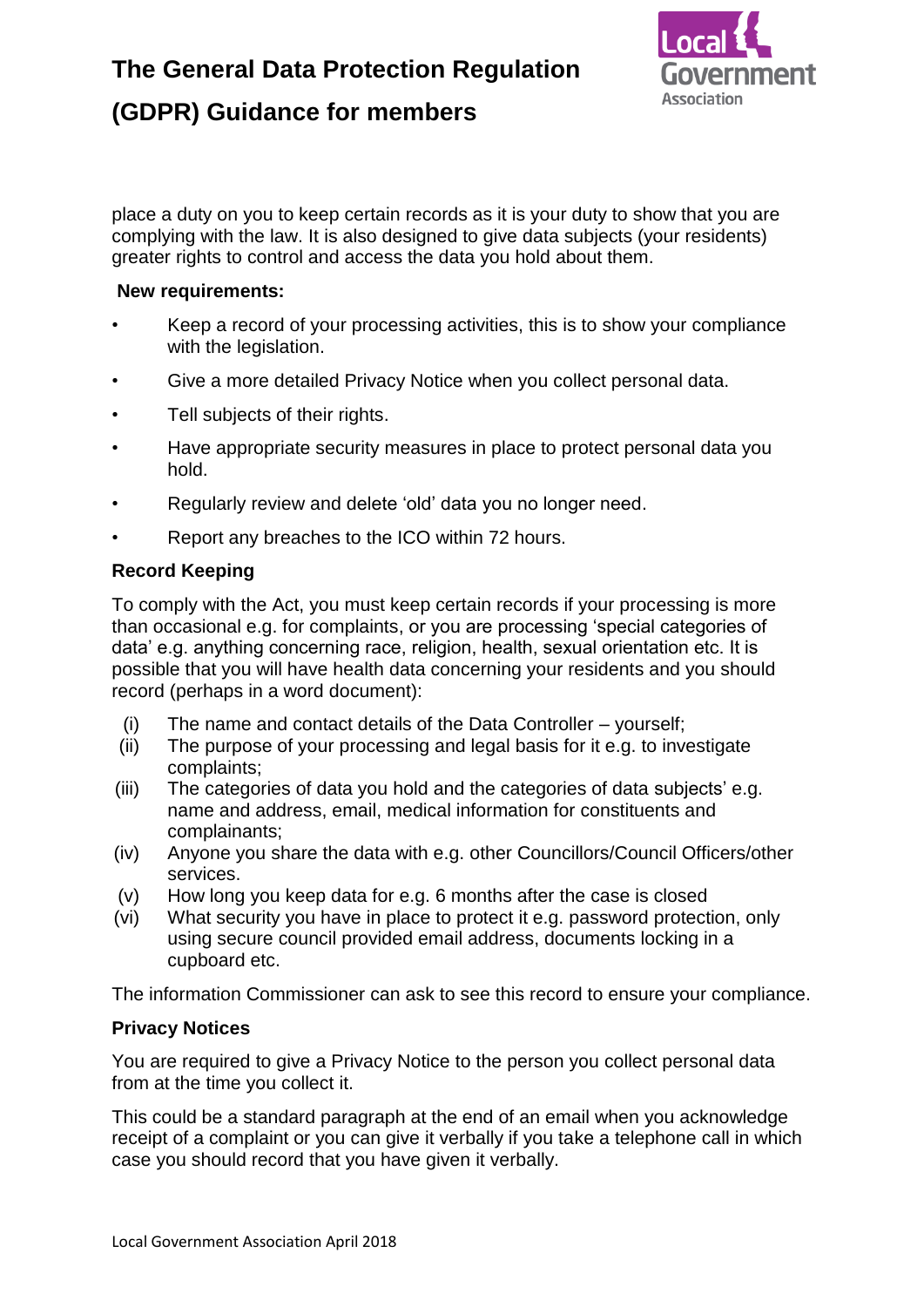

### **(GDPR) Guidance for members**

You should not use personal data other than for the purpose which you stated when you collected it. If you wish to use it for another purpose then you should return to the person and seek their consent for this additional processing. If you are collecting special categories of data then the person should give you explicit consent to process this data. This might mean you should obtain their signature and you should keep a record that they have given consent.

The GDPR sets out the information you should supply and when individuals should be informed.

A Privacy Notice should include:

- (i) That you are the Data Controller and your contact details;
- (ii) The purpose of processing and legal basis for doing so (to assist with their complaint);
- (iii) Who you will share it with e.g. other Councillors/Council Officers/ any other agencies;
- (iv) The retention period i.e. how long you will keep it for e.g. for 6 months after their complaint has been finalised;
- (v) That they can withdraw their consent to you processing their data by contacting you and asking you to stop doing so;
- (vi) That they can access a copy of the information you hold, ask for it to be corrected if it is wrong or for it to be deleted;
- (vii) To contact you if they have a complaint about how their data is handled and if it is not resolved to contact the ICO.

There's more information in the ICO's [right to be informed section of the Guide to the](https://ico.org.uk/for-organisations/guide-to-the-general-data-protection-regulation-gdpr/individual-rights/right-to-be-informed/)  [GDPR.](https://ico.org.uk/for-organisations/guide-to-the-general-data-protection-regulation-gdpr/individual-rights/right-to-be-informed/) [https://ico.org.uk/for-organisations/guide-to-the-general-data-protection](https://ico.org.uk/for-organisations/guide-to-the-general-data-protection-regulation-gdpr/individual-rights/right-to-be-informed/)[regulation-gdpr/individual-rights/right-to-be-informed/](https://ico.org.uk/for-organisations/guide-to-the-general-data-protection-regulation-gdpr/individual-rights/right-to-be-informed/)

### **Rights**

As stated in the Privacy Notice you must comply with certain rights which the data subjects have. This includes allowing them to access all the data you hold on them, this is usually by way of a copy of emails or letters. You have one month to comply with a request which is called 'subject access'. You must remember NOT to supply them with anyone else's personal data as they are only entitled to access their own.

They can also ask for their data to be corrected, moved, restricted or erased in certain circumstances.

### **Security**

You should ensure the security of the personal data that you hold by only using your official email address and being careful if you work in public areas so that you are not overlooked. You should not leave documents or computers/iPads on whilst you are out of the room and should ensure that you have a password to access the necessary files. You should ensure the device that you use is stored securely when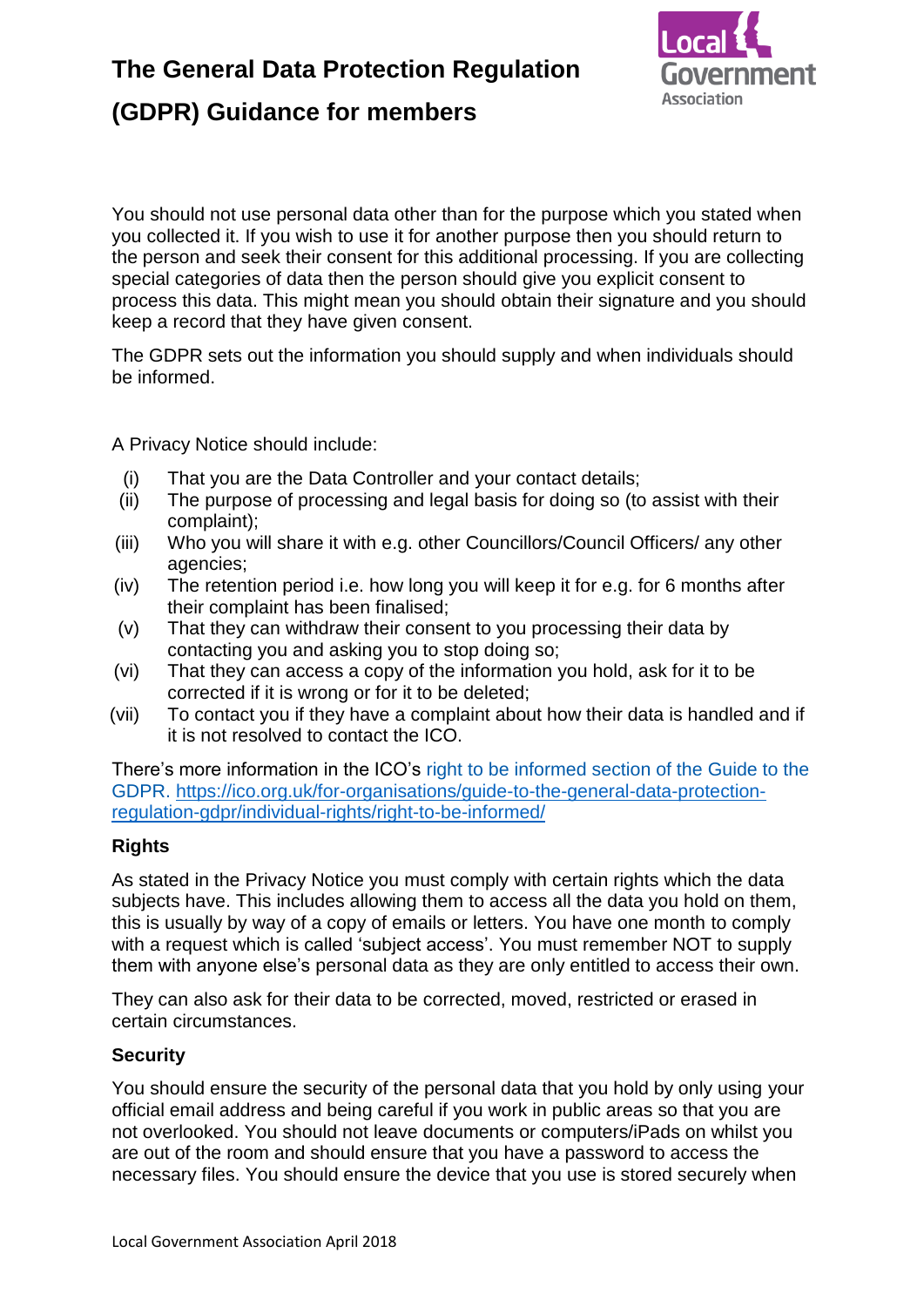

### **(GDPR) Guidance for members**

not in use. When emailing you should put the minimum amount of personal data necessary in order to make sense and avoid references to other identifiable people where possible.

You can find [more guidance in the security section of the ICO Guide to the GDPR.](https://ico.org.uk/for-organisations/guide-to-the-general-data-protection-regulation-gdpr/security/) [https://ico.org.uk/for-organisations/guide-to-the-general-data-protection-regulation](https://ico.org.uk/for-organisations/guide-to-the-general-data-protection-regulation-gdpr/security/)[gdpr/security/](https://ico.org.uk/for-organisations/guide-to-the-general-data-protection-regulation-gdpr/security/)

### **'Old' Data**

You should not be routinely keeping all the cases that you have assisted with. You must decide how long after you have closed a case to keep it for and after this period you should securely delete any files containing that data. This is the retention period mentioned above and you should do this regularly to show that you are complying with principle 5.

#### **Reporting a personal data breach**

The new Act will set a time limit of 72 hours of reporting a personal data breach to the ICO. It is expected that their online breach reporting system will continue. ALWAYS check the email address of the recipient before you send an email containing personal data as this is where the majority of breaches occur.

#### **What Councillors must do in order to be compliant with the GDPR.**

It is not possible to give a comprehensive answer to cover all possible situations in which a Councillor may find him or herself. The following five suggestions, if followed by a Councillor, are likely to avoid the major pitfalls (apart from not paying the annual fee) encountered by a Councillor in processing personal data as part of his/her office. It must be emphasised however that these are nothing more than a general guide and that there may be circumstances where more is required or where less is required. Each situation must be judged on its own facts according to the precepts of the GDPR. There are, moreover, bound to be further domestic regulations under the GDPR which will carve out exceptions.

(1) Get the individual's express consent to using his/her personal data in the way in which it is to be used. "Use" here includes recording and storing the data. Consent can be sought automatically.

(2) Do not share an individual's personal data with anyone else without first having obtained the express consent of the individual.

(3) Only use the personal data for the purposes for which you have obtained consent.

(4) When storing the personal data on anything, encrypt the data with a bitlock and a sophisticated password known only to the Councillor.

(5) Delete information when it is no longer needed. Upon ceasing to be a Councillor, delete all the personal data on any device belonging to or otherwise to be kept by the person who was the Councillor.